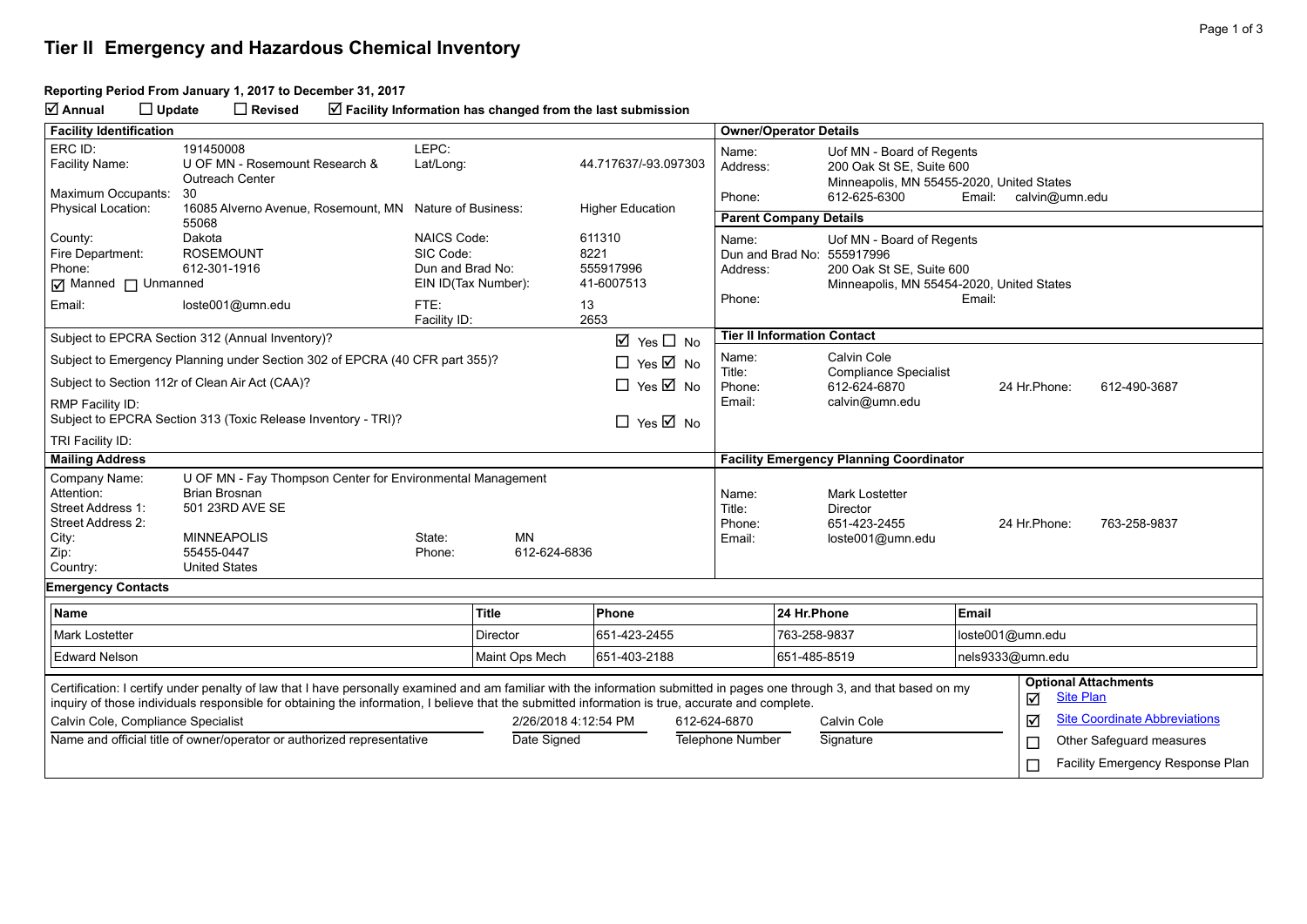# **Tier II Emergency and Hazardous Chemical Inventory**

**Facility/Site Name: U OF MN - Rosemount Research & Outreach Center-----ERC ID: 191450008 Reporting Period From January 1, 2017 to December 31, 2017**

| <b>Chemical Description</b>                                                                                  | <b>Physical Hazards</b>                          |                                        |                                                             |                                  | <b>Health Hazards</b>                                          |                          |                   |  |  |
|--------------------------------------------------------------------------------------------------------------|--------------------------------------------------|----------------------------------------|-------------------------------------------------------------|----------------------------------|----------------------------------------------------------------|--------------------------|-------------------|--|--|
| Chemical ID:<br>547795<br>Check if Chemical Information is                                                   | $\Box$ Combustible dust                          |                                        |                                                             |                                  | $\boxtimes$ Acute toxicity (any route of exposure)             |                          |                   |  |  |
| ☑<br>changed from the last submission:                                                                       | $\Box$ Corrosive to metal                        |                                        |                                                             |                                  | $\boxtimes$ Aspiration hazard                                  |                          |                   |  |  |
| 68476-34-6<br>CAS #:<br>Trade Secret:                                                                        | $\Box$ Explosive                                 |                                        |                                                             |                                  | $\boxtimes$ Carcinogenicity                                    |                          |                   |  |  |
| $\Box$                                                                                                       |                                                  |                                        | $\boxtimes$ Flammable (gases, aerosols, liquids, or solids) |                                  | $\Box$ Germ cell mutagenicity                                  |                          |                   |  |  |
| <b>Chemical Name:</b><br><b>DIESEL FUEL</b><br>Exceeds TPQ: $\Box$<br>EHS:<br>Contains EHS: $\Box$<br>$\Box$ | $\Box$ Gas under pressure                        |                                        |                                                             |                                  | $\Box$ Hazard Not Otherwise Classified (HNOC)                  |                          |                   |  |  |
| EHS Name:                                                                                                    | $\Box$ Hazard Not Otherwise Classified (HNOC)    |                                        |                                                             |                                  | $\boxtimes$ Reproductive toxicity                              |                          |                   |  |  |
| $\Box$ Pure $\Box$ Mix<br>□ Solid □ Liquid □ Gas                                                             | $\Box$ In contact with water emits flammable gas |                                        |                                                             |                                  | $\boxtimes$ Respiratory or skin sensitization                  |                          |                   |  |  |
| Chemical Added On:<br>Exceed TPQ On:                                                                         | $\Box$ Organic peroxide                          |                                        |                                                             |                                  | $\boxtimes$ Serious eye damage or eye irritation               |                          |                   |  |  |
| Check if the chemical is below<br>□                                                                          |                                                  | $\Box$ Oxidizer (liquid, solid or gas) |                                                             |                                  |                                                                | $\Box$ Simple asphyxiant |                   |  |  |
| reporting threshold:                                                                                         | $\Box$ Pyrophoric (liquid or solid)              |                                        |                                                             |                                  | $\boxtimes$ Skin corrosion or irritation                       |                          |                   |  |  |
|                                                                                                              | $\Box$ Pyrophoric gas                            |                                        |                                                             |                                  | $\boxtimes$ Specific target organ toxicity (single or repeated |                          |                   |  |  |
|                                                                                                              | $\Box$ Self-heating                              |                                        |                                                             |                                  | exposure)                                                      |                          |                   |  |  |
|                                                                                                              | $\Box$ Self-reactive                             |                                        |                                                             |                                  |                                                                |                          |                   |  |  |
| Inventory                                                                                                    | <b>Storage Codes &amp; Location</b>              |                                        |                                                             |                                  |                                                                |                          |                   |  |  |
| Max Daily Amt (lbs): 13636                                                                                   | <b>Container Type</b>                            | <b>Pressure</b>                        | <b>Temperature</b>                                          | <b>Storage</b>                   | <b>Description</b>                                             | Lat/Long                 | <b>Max Amt At</b> |  |  |
| Max Daily Amt Code: 06                                                                                       |                                                  |                                        |                                                             | Location                         |                                                                | 44.717637/-              | Location(lbs)     |  |  |
| Avg Daily Amt (lbs): 6800                                                                                    | [A]Above ground [1]Ambient<br>tank               | pressure                               | [4]Ambient<br>temperature                                   | <b>STATION</b><br><b>SERVICE</b> |                                                                | 93.097303                |                   |  |  |
| Avg Daily Amt Code: 05                                                                                       |                                                  |                                        |                                                             | <b>CENTER</b>                    |                                                                |                          |                   |  |  |
| Max Amt in Largest Container (lbs):                                                                          |                                                  |                                        |                                                             |                                  |                                                                |                          |                   |  |  |
| No of days onsite: 365                                                                                       |                                                  |                                        |                                                             |                                  |                                                                |                          |                   |  |  |